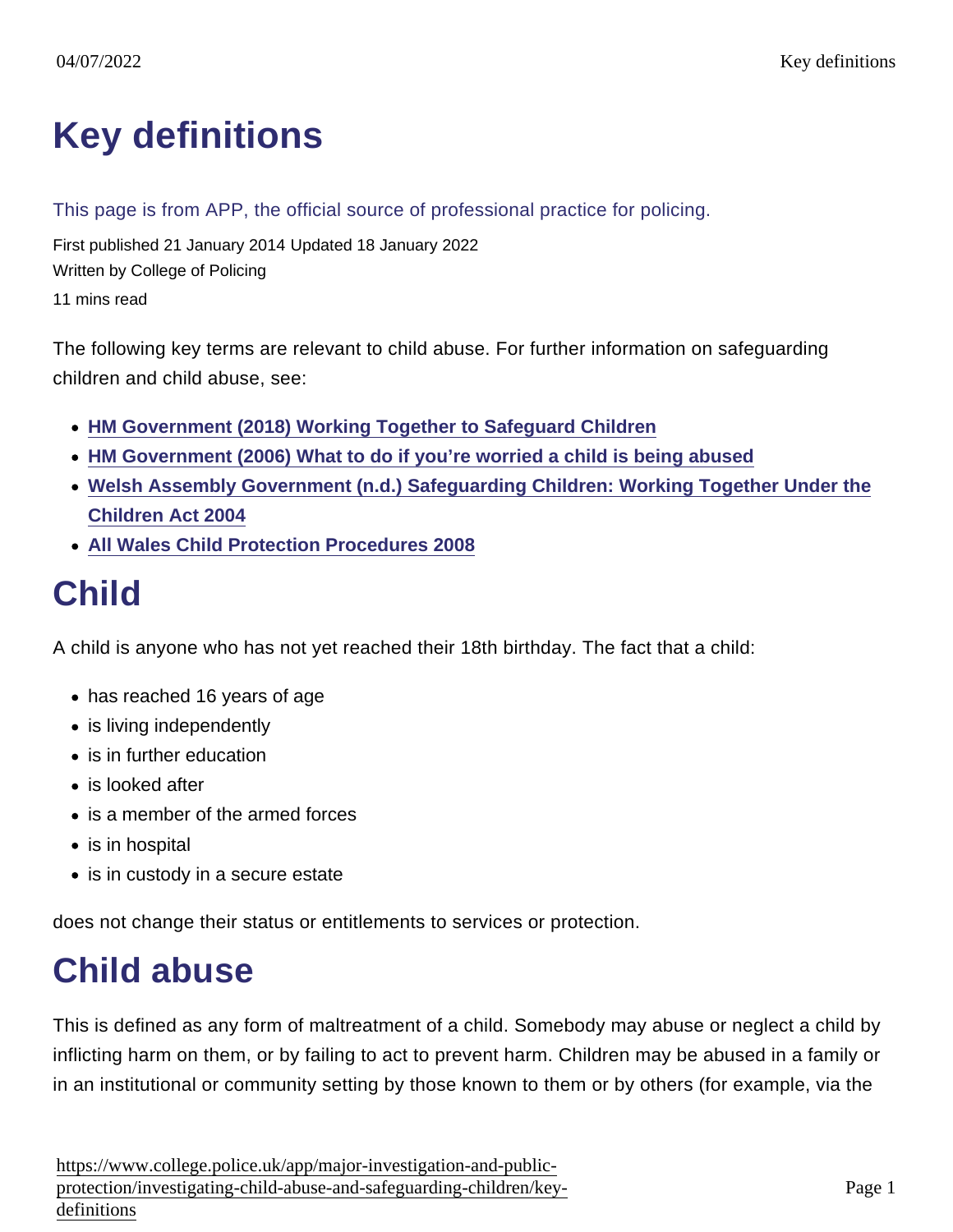internet). They may be abused by an adult or adults, or by another child or children.

Concern about child abuse is one aspect of safeguarding children. The term child abuse includes physical, sexual or emotional abuse, or neglect of a child.

It does not include straightforward property offences where the child is a victim (for example, theft of a mobile phone). However, the police have an important role where there are concerns for children which do not involve criminal offences. That role generally includes active involvement in strategic partnerships relating to safeguarding children, and action at an operational level which includes referring any concerns to other agencies for information and/or action.

Child abuse can also include offences relating to human trafficking and [child sexual exploitation](https://www.app.college.police.uk/app-content/major-investigation-and-public-protection/child-sexual-exploitation/) . In most occurrences of child abuse, however, the perpetrator is likely to be a family member or someone known to the child. In some cases children may not understand that they are being abused. The complex dynamics of abuse mean that some individuals develop an attachment to the person harming them. This can sometimes make identifying abuse difficult and result in the victim playing down and/or denying the abuse.

#### Child protection

Where there is a risk that a child is suffering or is likely to suffer significant harm, in accordance with the Children Act 1989 [section 47](http://www.legislation.gov.uk/ukpga/1989/41/section/47) , or is a 'child in need' as defined in the Children Act 1989 [section 17\(10\)](http://www.legislation.gov.uk/ukpga/1989/41/section/17), the police are responsible for taking whatever action is required. This includes referring details about the child to children's social care.

In all aspects of the police response to concern for a child, including where there are suspicions of child abuse (for example, as part of a criminal investigation), the key principles are the welfare and best interests of the child. This applies regardless of the environment in which the abuse occurs (for example, family, institution or online) and the context or crime type (for example, prostituting or trafficking a child).

Concerns about criminal offences relating to child abuse which come from police staff, other agencies or members of the public should be the focus of [child abuse investigation units](https://www.app.college.police.uk/app-content/major-investigation-and-public-protection/child-abuse/police-response/staffing/#child-abuse-investigation-units) or equivalent police structures.

## Child sexual abuse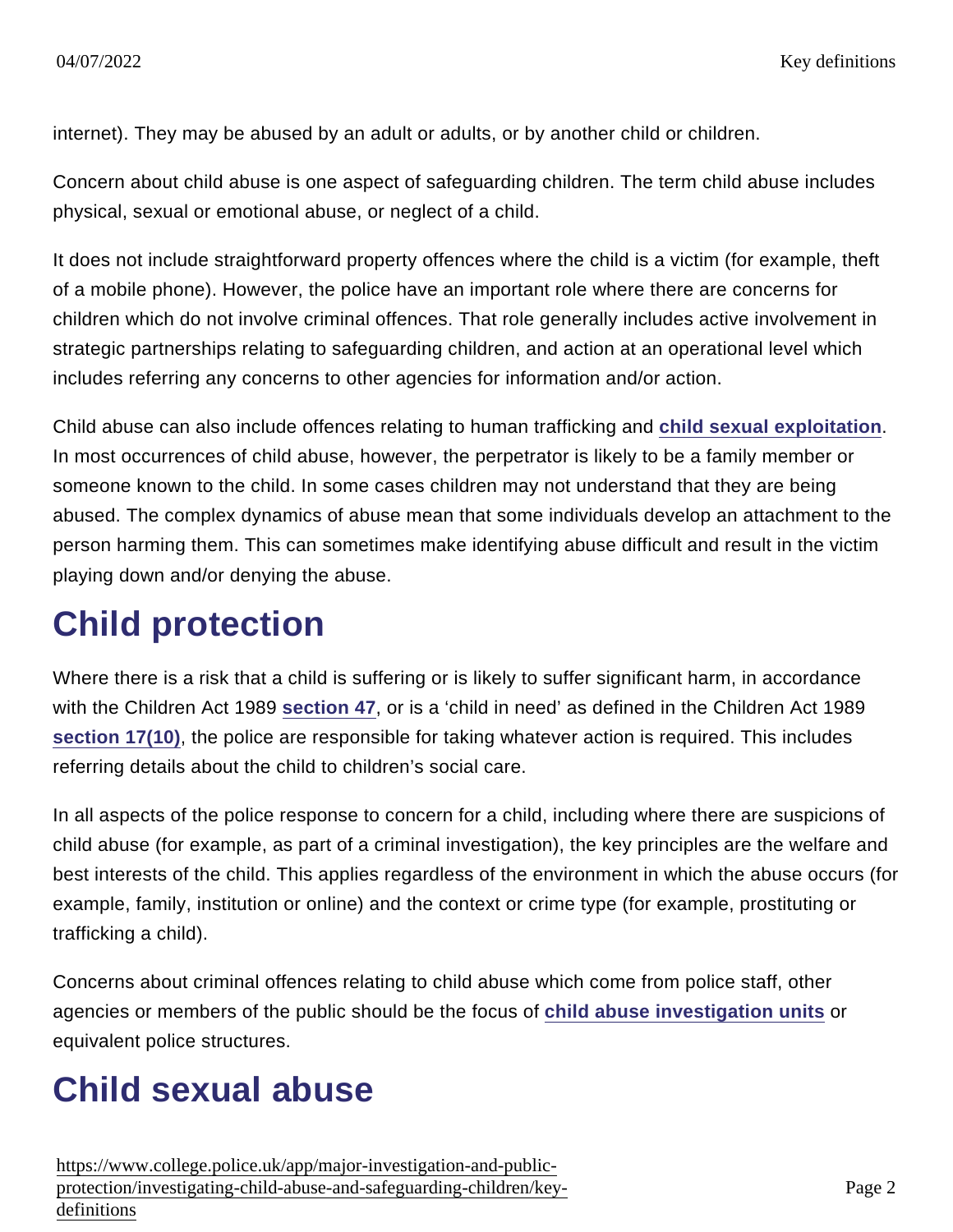This is forcing or enticing a child or young person to take part in sexual activities. They may not necessarily involve a high level of violence and the child may or may not be aware of what is happening. The activities may include physical contact, such as assault by penetration (for example, rape or oral sex) or non-penetrative acts (for example, masturbation, kissing, rubbing and touching outside clothing). They may also include non-contact activities, for example:

- involving children in looking at, or in the production of, sexual images
- involving children in watching sexual activities
- encouraging children to behave in sexually inappropriate ways
- grooming a child in preparation for abuse (including via the internet)

Sexual abuse is not solely perpetrated by adult men. Women may also commit acts of sexual abuse, as can other children.

For further information see:

- [Indecent images of children](https://www.app.college.police.uk/app-content/major-investigation-and-public-protection/child-abuse/police-response/risk-and-associated-investigations/#indecent-images-of-children)
- [APP on child sexual exploitation](https://www.app.college.police.uk/app-content/major-investigation-and-public-protection/child-sexual-exploitation/)
- [APP on rape and sexual offences](https://www.app.college.police.uk/app-content/major-investigation-and-public-protection/rape-and-sexual-offences/)

#### Emotional abuse

This is the persistent, emotional maltreatment of a child to an extent which causes severe and persistent adverse effects on the child's emotional development.

It may involve:

- conveying to a child that they are worthless or unloved, inadequate, or valued only insofar as they meet the needs of another person
- not giving the child opportunities to express their views, deliberately silencing them or making fun of what they say or how they communicate
- imposing age or developmentally inappropriate expectations on a child (for example, interactions that are beyond a child's developmental capability)
- overprotecting and limiting exploration and learning, or preventing the child from participating in normal social interaction
- seeing and/or hearing the ill-treatment of another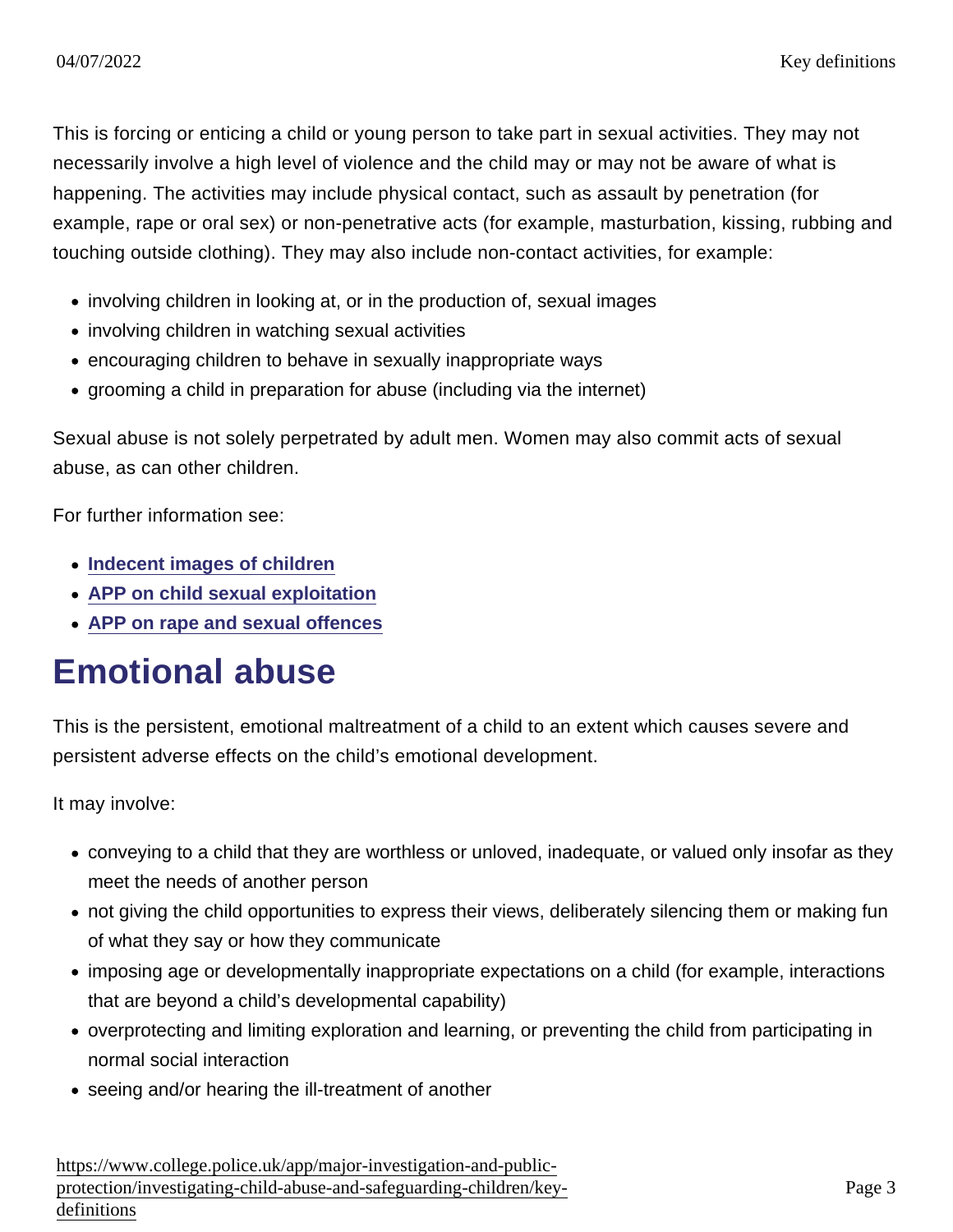• bullying (including cyber bullying)

## Child cruelty

The offence of cruelty to persons under 16 years incorporates neglect, as set out in the Children and Young Persons Act 1933 [section 1\(1\)](http://www.legislation.gov.uk/ukpga/Geo5/23-24/12/section/1) . Under the Act, if anyone who is 16 years or over wilfully assaults, ill-treats, whether physically or otherwise, neglects, abandons, or exposes a child, or procures a child to be assaulted, ill-treated, whether physically or otherwise, neglected, abandoned, or exposed, in a manner likely to cause unnecessary suffering or injury to health, whether the suffering or injury is of a physical or psychological nature, they are guilty of an offence.

There is no statutory definition of wilfully, but the term has been interpreted by the courts. In Attorney General's Reference No 3 of 2003 [2005] 1 Q.B. 73 it was said that wilful misconduct means, 'deliberately doing something which is wrong, knowing it to be wrong or with reckless indifference as to whether it is wrong or not'. Although there is no definable threshold for when a minor neglectful act becomes a criminal offence, each single incident must be examined in the context of other acts or omissions and the possibility of a criminal offence should be considered. See definition of 'reckless' in [R v G \[2004\] 1 AC 1034](http://www.bailii.org/uk/cases/UKHL/2003/50.html) .

There will be occasions when the issue is one of poor parenting and/or the carer's lack of knowledge, rather than a deliberate and wilful act. The decision to record wilful neglect as a crime should be made in light of all available evidence and information. If, on the balance of probabilities, it is more likely than not that the incident is the result of a criminal act, a crime should be recorded in accordance with [Home Office \(2011\) The National Crime Recording Standard \(NCRS\): What](https://www.gov.uk/government/uploads/system/uploads/attachment_data/file/116269/ncrs.pdf) [you need to know](https://www.gov.uk/government/uploads/system/uploads/attachment_data/file/116269/ncrs.pdf) .

Where the report is not initially recorded as a crime (because it does not meet the NCRS criteria for recording), an incident report should be recorded in accordance with the national guidance. Where a prosecution does not result from the investigation, any records and other relevant information should be retained as these may assist any future investigation and provide evidence to support a future prosecution. See also APP on [information management](https://www.app.college.police.uk/app-content/information-management/?s=) .

#### **Neglect**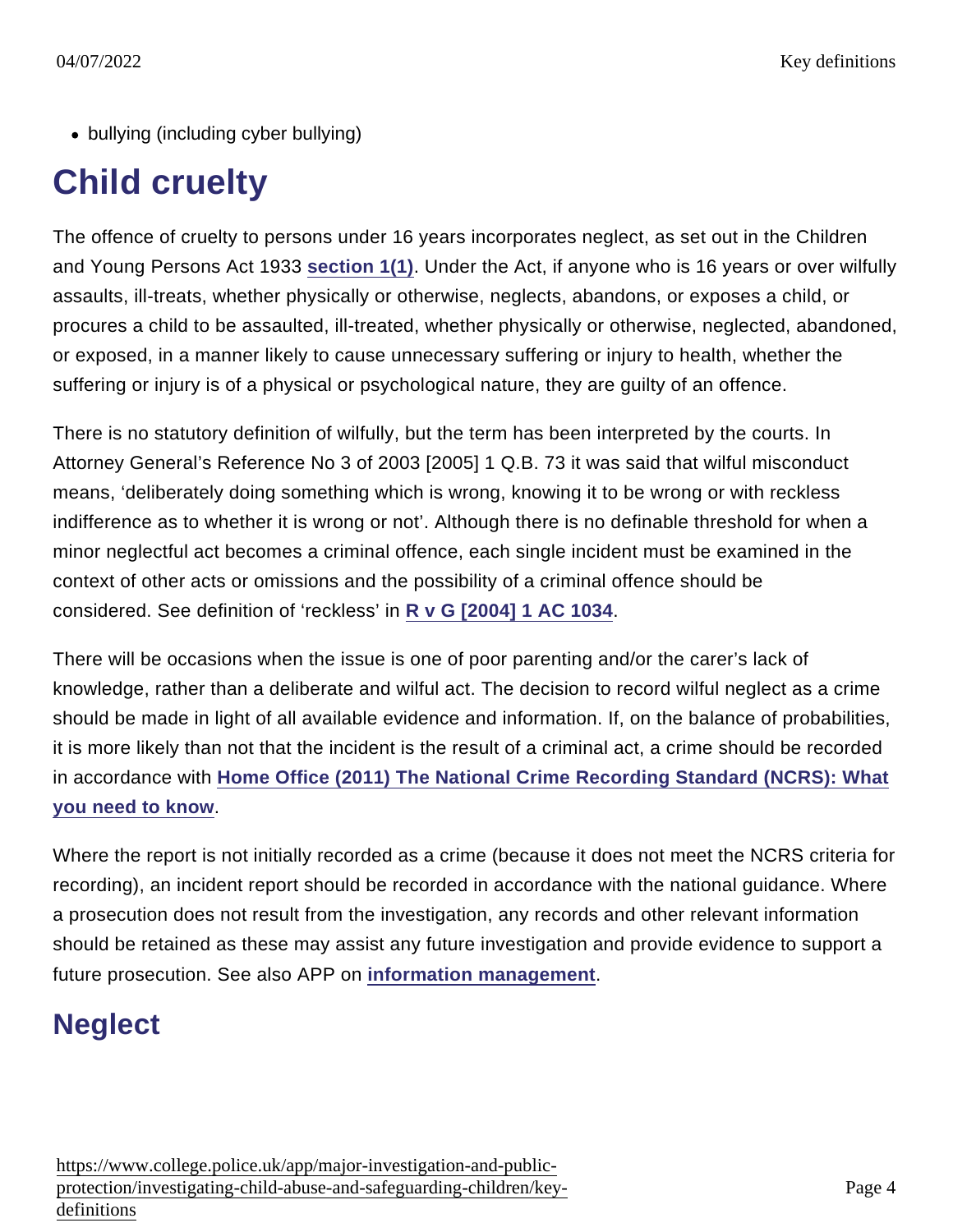The definition of neglect is outlined in [section 1\(2\)\(a\)](http://www.legislation.gov.uk/ukpga/Geo5/23-24/12/section/1) of the 1933 Act. The offence is committed if a parent or the legal guardian, or other person legally liable to maintain a child or young person has wilfully neglected the child in a manner likely to cause injury to health by failing to provide adequate food, clothing, medical aid or lodging or, if having been unable to provide such items, they fail to take steps to procure them.

Under section 1(2)(b), an individual aged 16 or above is deemed to have neglected an infant (under three years), where it is proved that the death of the infant was caused by suffocation while the infant was in bed with that individual, and that the same individual was under the influence of alcohol or a prohibited drug at the time. The definition of 'bed' includes any kind of furniture or surface being used by the adult for the purpose of sleeping.

#### Physical abuse

This is the non-accidental infliction of physical force by one person on another, which may or may not result in physical injury.

Physical abuse can involve:

- hitting
- shaking
- throwing
- poisoning
- burning or scalding
- drowning
- suffocating
- $\bullet$  choking
- slapping
- pushing
- $\bullet$  kicking
- misusing medication
- inappropriate restraint or false imprisonment

This list is not exhaustive and the injury may not be external or immediately noticeable. Harm may also be caused when a parent or carer [fabricates or induces illness](https://www.app.college.police.uk/app-content/major-investigation-and-public-protection/child-abuse/police-response/risk-and-associated-investigations/#fabricated-or-induced-illness) , or deliberately causes ill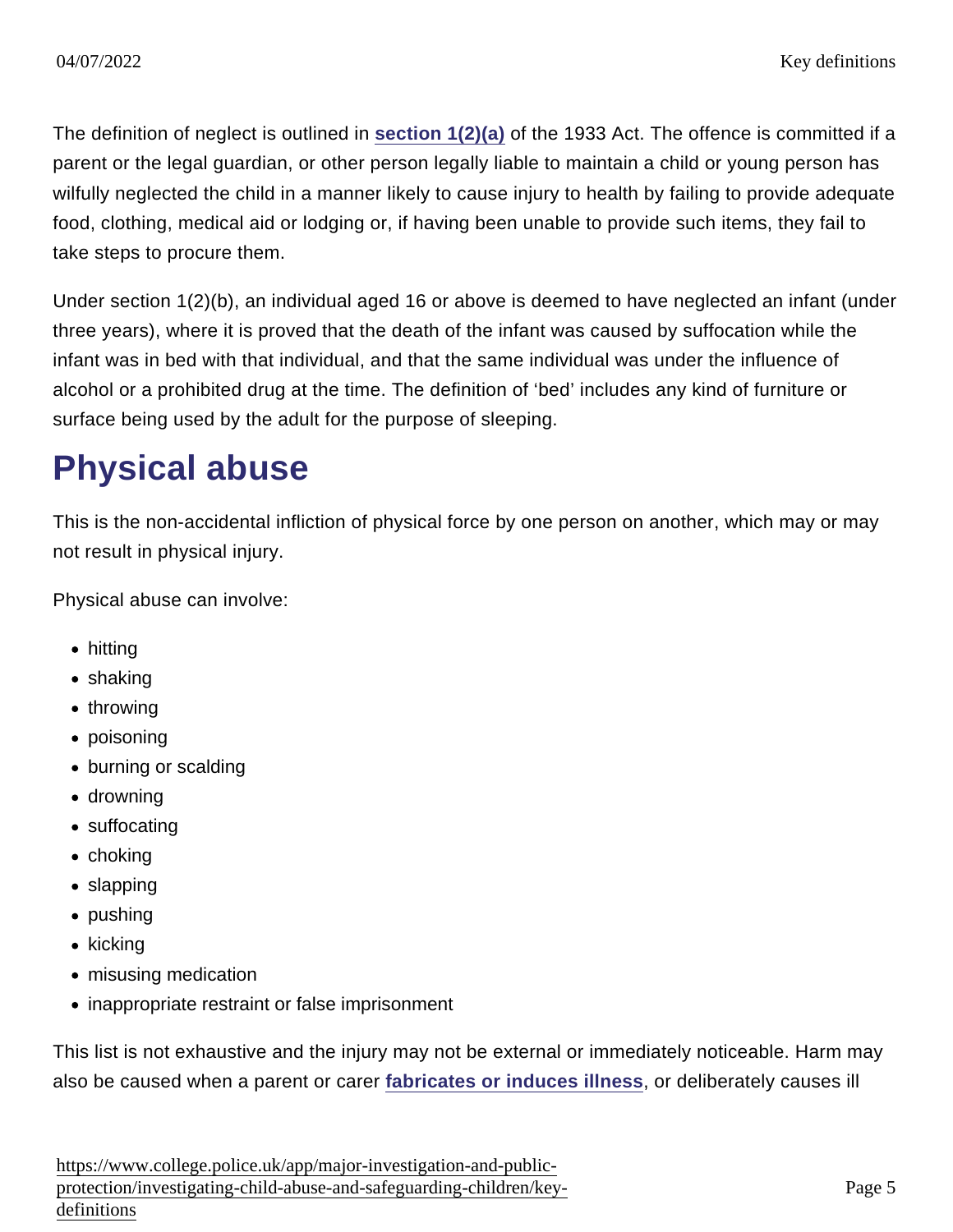health to a child in their care.

[Section 58 of the Children Act 2004](http://www.legislation.gov.uk/ukpga/2004/31/section/58) and the amended [CPS charging standard](http://www.cps.gov.uk/legal/l_to_o/offences_against_the_person/#a08) means that for any injury to a child (a person less than 16 years of age) caused by a parent or person acting in loco parentis which amounts to more than a temporary reddening of the skin and where the injury is more than transient and trifling, the defence of reasonable punishment is not available. Therefore, any injury sustained by a child which is serious enough to warrant a charge of assault occasioning actual bodily harm cannot be considered to be as the result of reasonable punishment.

#### Significant harm

The [Children Act 1989](http://www.legislation.gov.uk/ukpga/1989/41/contents) introduced the concept of significant harm in order to assess the need for compulsory intervention in family life in the best interests of children. Under [section 47 of the Act](http://www.legislation.gov.uk/ukpga/1989/41/section/47) , the local authority has a duty to make enquiries, or cause enquiries to be made, where it reasonably suspects that a child is suffering or is likely to suffer significant harm. The enquiries should enable the local authority to decide whether they should take action to safeguard the child and promote the child's welfare.

There are no absolute legally or medically defined criteria on which to rely when judging what constitutes significant harm, although [HM Government \(2018\) Working Together to Safeguard](https://www.gov.uk/government/publications/working-together-to-safeguard-children--2) [Children](https://www.gov.uk/government/publications/working-together-to-safeguard-children--2) and [Welsh Assembly Government \(n.d.\) Safeguarding Children: Working Together](http://wales.gov.uk/docs/dhss/publications/091126safeguardingchildrenen.pdf) [Under the Children Act 2004](http://wales.gov.uk/docs/dhss/publications/091126safeguardingchildrenen.pdf) contain more detailed guidance about establishing significant harm.

Sometimes a single, traumatic event may constitute significant harm, eg, a violent assault, suffocation or poisoning. More often, however, there is an accumulation of events which together constitute significant harm, but alone may appear unimportant.

Some children live in family and social circumstances where their health and development are neglected. For these children, it is the corrosiveness of long-term emotional, physical or sexual abuse that causes impairment to the extent of constituting significant harm.

The Children Act 1989 section 31(9) and (10) (as amended) gives the following definition of harm:

- 'harm' means ill-treatment or the impairment of health or development including, for example, impairment suffered from seeing or hearing the ill-treatment of another
- 'development' means physical, intellectual, emotional, social or behavioural development